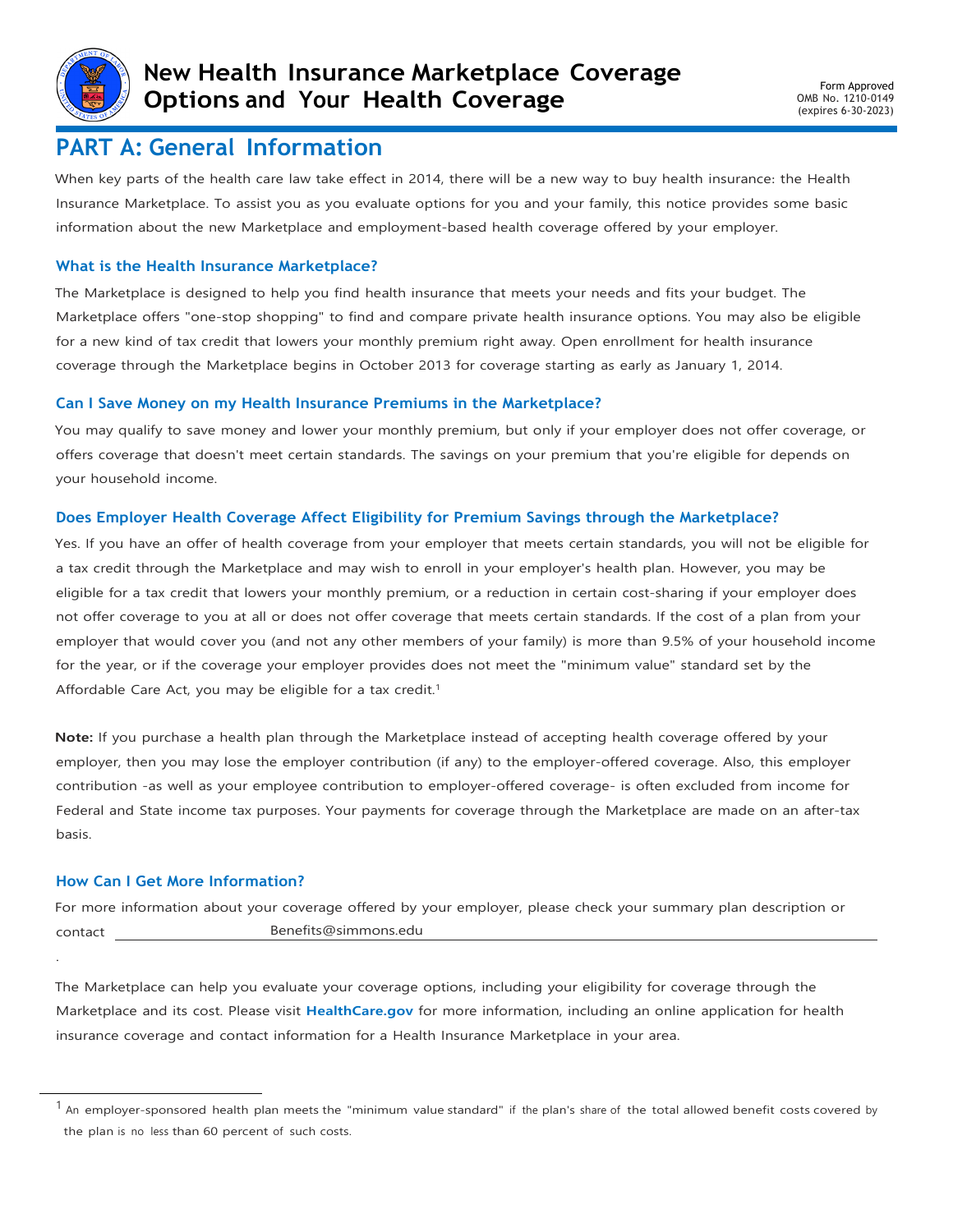# **PART B: Information About Health Coverage Offered by Your Employer**

This section contains information about any health coverage offered by your employer. If you decide to complete an application for coverage in the Marketplace, you will be asked to provide this information. This information is numbered to correspond to the Marketplace application.

| 3. Employer name                                                   |                      | 4. Employer Identification Number (EIN) |                          |             |  |  |
|--------------------------------------------------------------------|----------------------|-----------------------------------------|--------------------------|-------------|--|--|
| Simmons University                                                 |                      | 04-2103629                              |                          |             |  |  |
| 5. Employer address                                                |                      |                                         | 6. Employer phone number |             |  |  |
| 300 The Fenway                                                     |                      |                                         |                          |             |  |  |
| 7. City                                                            |                      | 8. State                                |                          | 9. ZIP code |  |  |
| <b>Boston</b>                                                      |                      |                                         | <b>MA</b>                | 02115       |  |  |
| 10. Who can we contact about employee health coverage at this job? |                      |                                         |                          |             |  |  |
| Christina Webber                                                   |                      |                                         |                          |             |  |  |
| 11. Phone number (if different from above)                         | 12. Email address    |                                         |                          |             |  |  |
| 617-521-2084                                                       | benefits@simmons.edu |                                         |                          |             |  |  |

Here is some basic information about health coverage offered by this employer:

•As your employer, we offer a health plan to:

All employees. Eligible employees are:

 $\times$  Some employees. Eligible employees are:

Benefit-Eligible Faculty or Staff scheduled to regularly work at least 20 hours per week or average of 30 hours per week over a 12-month look-back period and qualify under ACA (Affordable Care Act)

#### •With respect to dependents:

 $x$  We do offer coverage. Eligible dependents are:

We offer coverage for dependents of eligible employees, including Spouse, Domestic Partner, and/or Children up to age 26

|  |  |  |  |  | We do not offer coverage. |
|--|--|--|--|--|---------------------------|
|--|--|--|--|--|---------------------------|

If checked, this coverage meets the minimum value standard, and the cost of this coverage to you is intended to be affordable, based on employee wages.

\*\* Even if your employer intends your coverage to be affordable, you may still be eligible for a premium discount through the Marketplace. The Marketplace will use your household income, along with other factors, to determine whether you may be eligible for a premium discount. If, for example, your wages vary from week to week (perhaps you are an hourly employee or you work on a commission basis), if you are newly employed mid-year, or if you have other income losses, you may still qualify for a premium discount.

If you decide to shop for coverage in the Marketplace, **[HealthCare.gov](http://www.healthcare.gov/)** will guide you through the process. Here's the employer information you'll enter when you visit **[HealthCare.gov](http://www.healthcare.gov/)** to find out if you can get a tax credit to lower your monthly premiums.